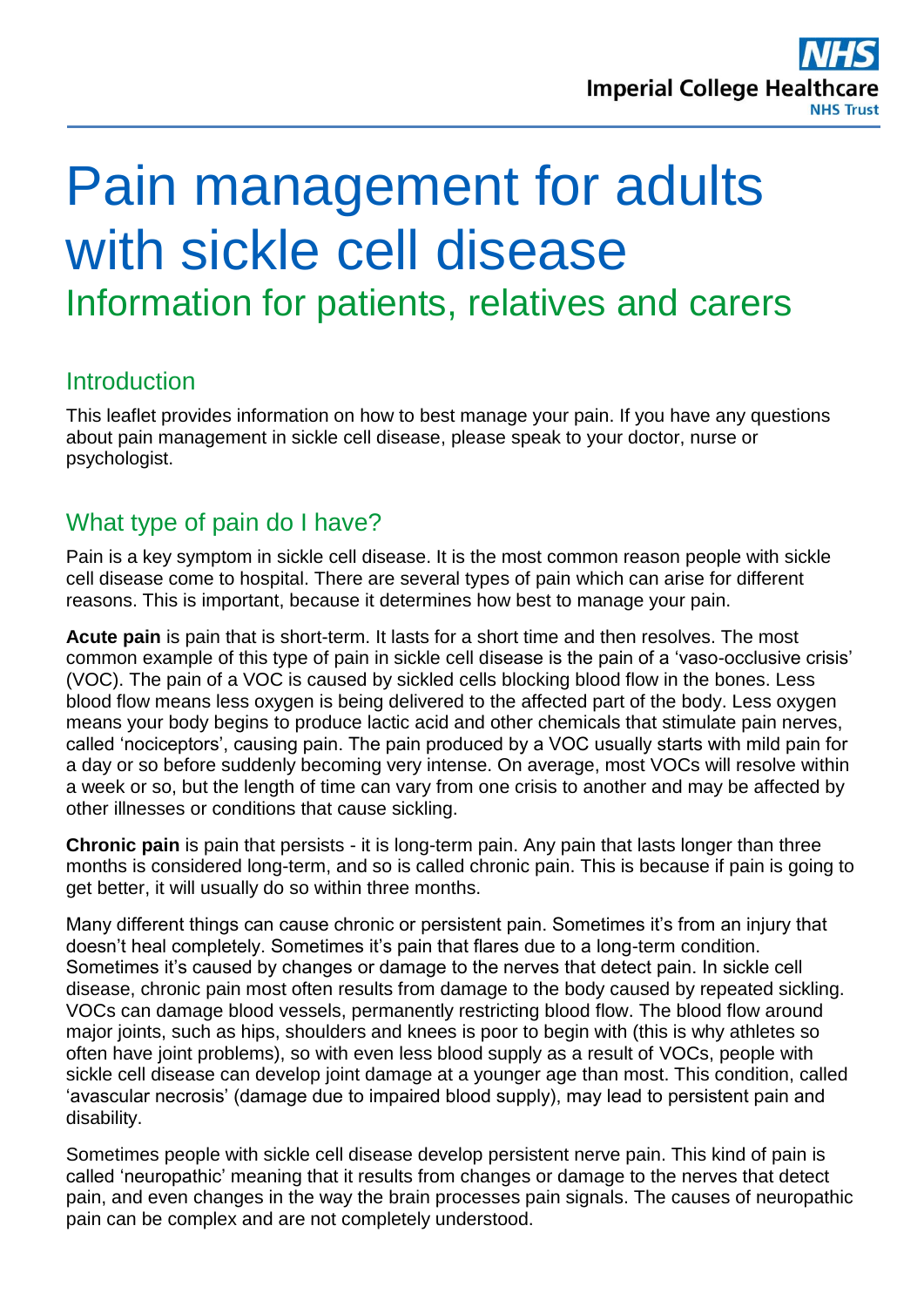When people experience very intense pain without pain relief, this can cause nerves to become more sensitive to painful stimuli. Taking certain pain medications can cause changes to nerves so that they produce more pain than normal, called 'hyperalgesia', and sometimes the signals get scrambled so that things that would not usually cause pain are experienced as painful. This is called 'allodynia'.

If you have neuropathic pain, it means the pain is not coming from an injury or damage to part of the body, but instead comes from a problem with your body's pain detection system - it's too sensitive, or is mistaking a different nerve signal for a pain signal.

## How to manage a painful episode due to a VOC

You probably already have some strategies for managing pain from a VOC. Exactly what to do will depend on what is causing sickling, but here are some general suggestions that are safe and will most likely help:

- drink plenty of fluids, up to three litres daily to prevent dehydration
- keep warm always, but avoid being too hot
- avoid exposure to the cold
- take oral pain medication for at least 12-24 hours when the pain is mild to moderate. If pain is not settling or severe, seek medical attention as soon as possible at your centre of care. Any delay can lead to further complications and an increase in pain which in turn could result in a longer stay in hospital.

# Which medications can be used for pain?

The World Health Organization has developed a guideline, called the Pain Ladder, which has been adopted all over the world, and provides the best approach we know of for managing all types of pain, including sickle pain. The basic principle is that you start with weaker painkillers and move to stronger ones if needed.

If your pain is **mild**, begin with a non-opioid pain reliever such as:

- paracetamol up to four times a day
- ibuprofen or naproxen up to three times a day (do not take both together)

It may also be helpful to take an adjuvant medication, meaning a drug that is not normally considered a painkiller but that can help relieve some types of pain. These include some antidepressants, or anti-epileptic drugs which are effective for neuropathic pain.

If mild pain persists, of if it increases to **moderate** pain, consider a weak opioid:

• codeine phosphate

• tramadol

dihydrocodeine

Continue to use a non-opioid and/or adjuvant with all opioid painkillers. If moderate pain persists, or increases to **severe** pain, consider a strong opioid:

- morphine
- diamorphine
- oxycodone
- fentanyl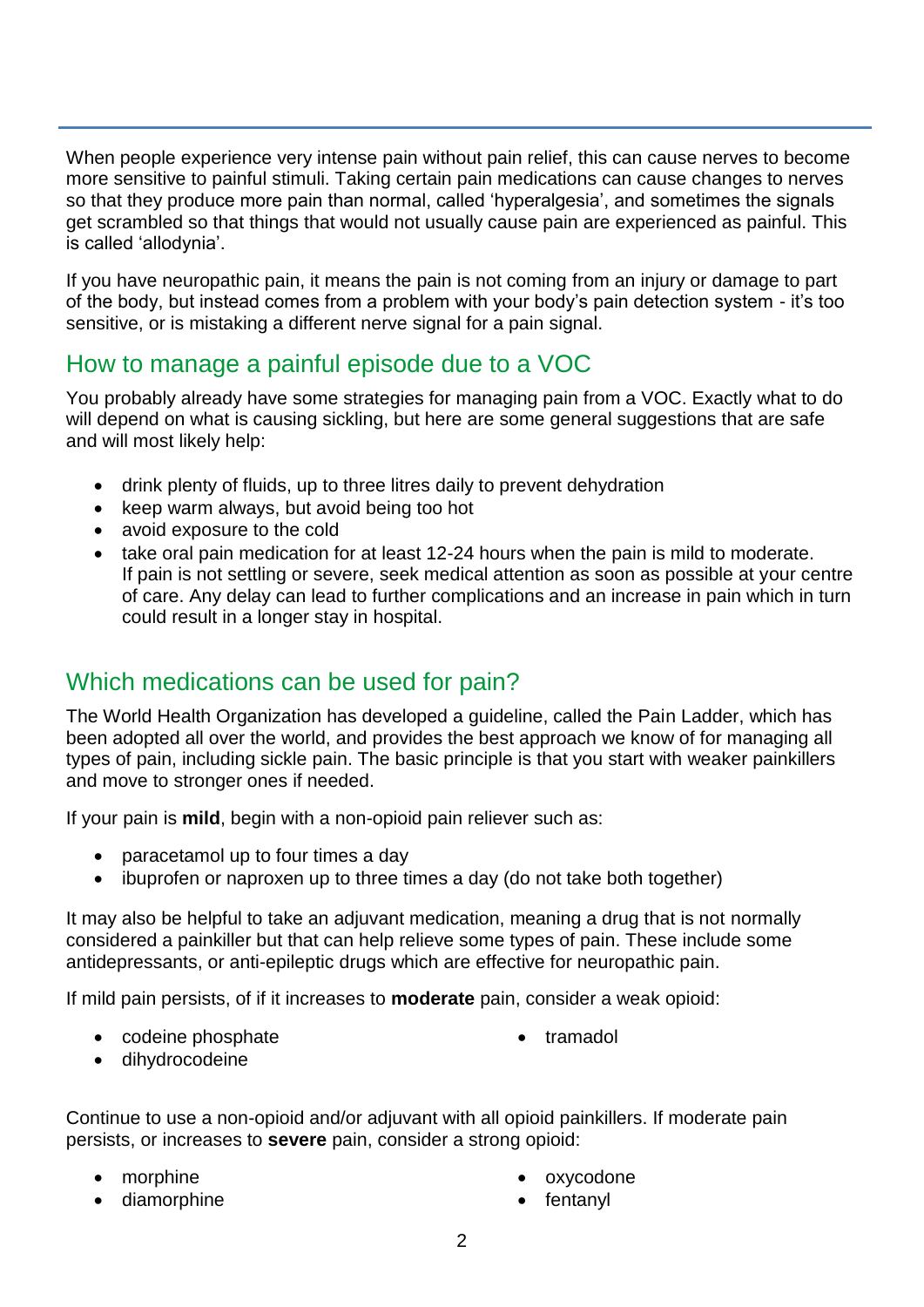Each of these has various formulations, i.e., tablet, liquid, or injection, some of which are available on an outpatient basis. Strong, injectable opioids are only given in hospital where you can be monitored and cared for safely.

See your prescription for dosing and instructions on how to take the medication. For further information speak to your doctor and pharmacist.

Opioids are usually effective for short-term pain. If they have little impact initially then the dose can be increased after medical review.

Entonox<sup>®</sup>, a 50-50 mixture of nitrous oxide and oxygen, is a gas used to provide rapid-onset pain relief, in cases of traumatic injury or childbirth. Prolonged use of Entonox® in sickle cell disease can reduce the production of red blood cells and cause damage to the nerves and spinal cord, so it is generally avoided. If used, it is limited to less than 60 minutes until safer pain relief can be given.

## How will injectable opioids be given and for how long?

When you are in hospital with a painful VOC, you will be given injectable opioids subcutaneously (under the skin). This is given either as an injection by a nurse up to every two hours if necessary, or we will give you a pump, called a patient-controlled analgesia (PCA) device. With the PCA, you control the amount of opioid you receive by pressing a button as frequently as every 20 minutes that gives you a dose, called a bolus. In addition, there is usually a continuous flow of the same opioid, called a background. The combination of bolus and background ensures that you get more painkiller when you need it by pressing the button, and always have a steady flow, for example, while you are sleeping, because the background is always flowing.

In this hospital we generally do not use intravenous (IV) injection painkillers. A significant number of people with sickle cell disease have few or in some cases no accessible veins. Repeated puncture damages your veins, reducing the number of usable veins you have over time. This is why, like us, many specialist centres limit injectable painkillers to the subcutaneous route. By preserving the veins, we help ensure you will have an accessible vein in future should you need it in an emergency.

In most instances, you should limit the use of injectable opioids to between five and seven days. Most VOCs will have run their course or be improving by this stage. Using injectable opioids for longer than this carries an increasing risk of harmful effects. After reducing your level of injectable opioids, you can then switch to oral painkillers if needed. You may need to continue taking oral opioids at home for a short time after your discharge from hospital but you should aim to reduce these as soon as you can and remove them from your daily routine.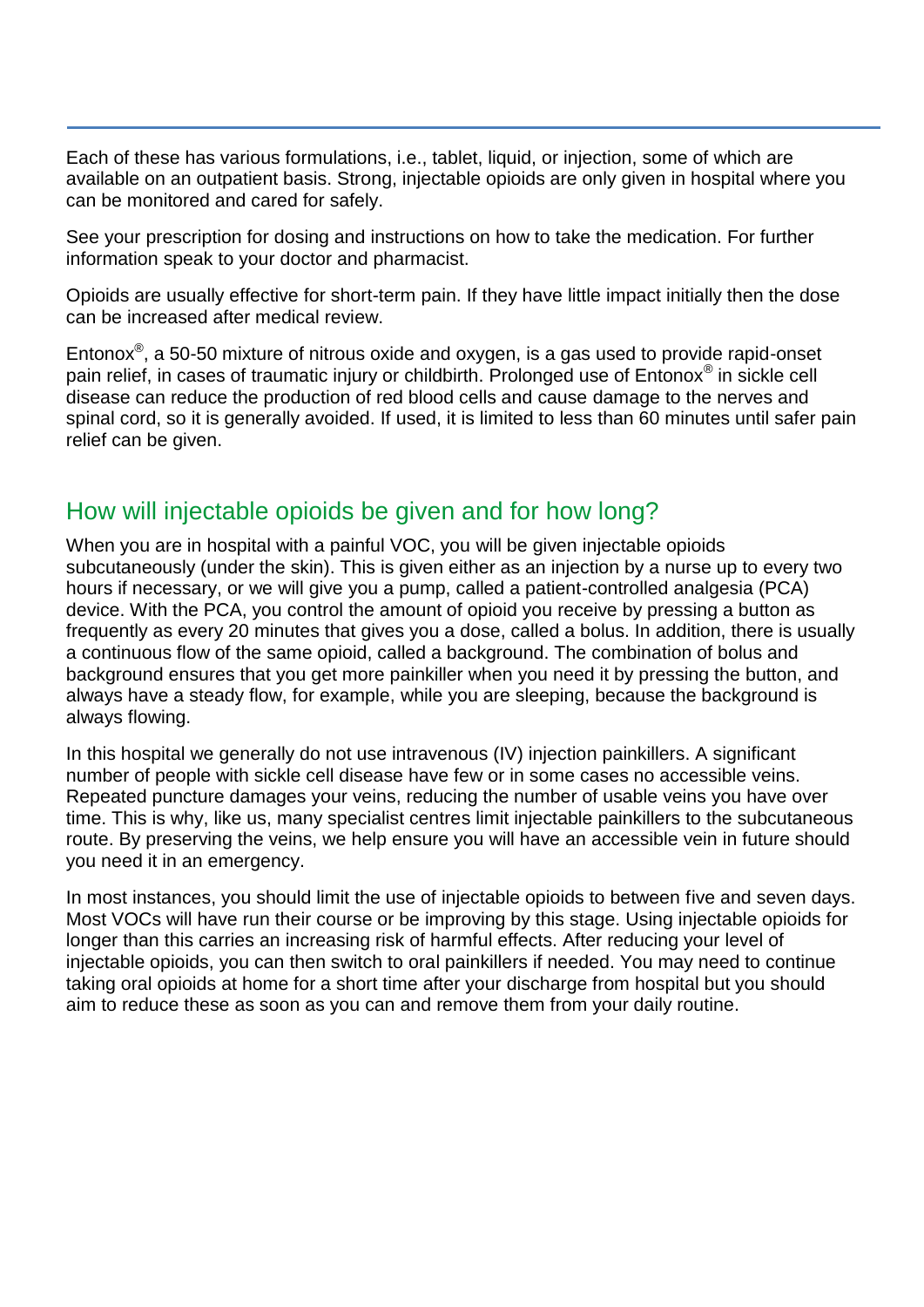## Side effects of common painkillers (please read the medication information supplied with the packaging)

**Paracetamol:** Side effects are rare, but can include skin rash, flushing, bruising, low blood pressure and high heart rate. Overdose can cause liver or kidney damage.

**NSAIDs (e.g. ibuprofen and naproxen):** Common side effects include nausea, vomiting, constipation or diarrhoea, indigestion or abdominal pain. Less common side effects include headache or dizziness, bloating, raised blood pressure, inflammation of the stomach, stomach ulcer, allergic reactions, worsening of asthma symptoms, kidney failure, black stools (poo) and blood in your vomit – this can indicate bleeding in your stomach. Avoid NSAIDs if you have kidney disease or asthma.

**Opioids:** At least 80 per cent of patients receiving opioids will experience some adverse sideeffects. Short-term side effects include drowsiness, tiredness, constipation, nausea and vomiting, itching, dry mouth, confusion, paranoia, hallucinations, shallow breathing, low blood pressure or dizziness, sweating, bruising, twitches, shakes and problems sleeping.

There is growing awareness about the risks with long-term use of opioids which include:

- increased pain
- headaches
- constipation
- sleep-disordered breathing
- brain damage due to shallow breathing/ hypoxia
- overdose
- mood changes
- muscle weakness
- weight change
- hormonal changes these may lead to reduced fertility, low sex drive, irregular periods, male erectile dysfunction
- risk of fracture
- increased risk of infection

In view of their harmful effects we recommend that the long-term use of opioids is avoided, if possible, or limited to three to six months.

For further information, consult *Opioids Aware: A resource for patients and healthcare professionals to support prescribing of opioid medicines for pain* [\(www.rcoa.ac.uk/node/21133\)](http://www.rcoa.ac.uk/node/21133) or discuss with your consultant, clinical nurse specialist (CNS) or psychologist.

**Pregabalin/Gabapentin:** Dizziness, blurred vision, drowsiness, constipation, mood changes, convulsions, liver or kidney disease, increased appetite, confusion or irritability.

All medications have a risk of allergic reactions: skin rash, tongue/facial swelling, and shortness of breath, itching and anaphylactic shock (severe allergic reaction).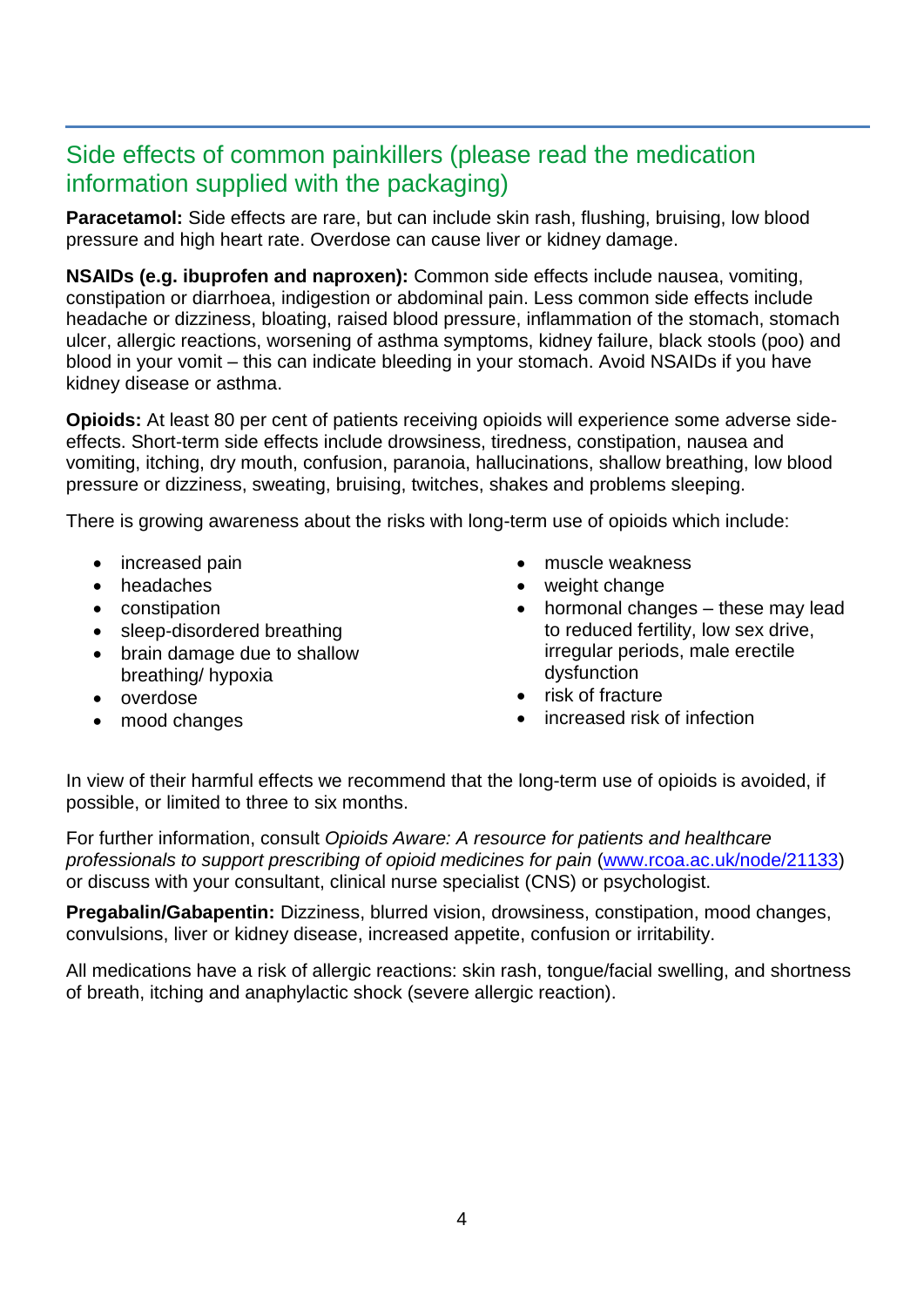## Problems with long-term opioid use

Recent research has shown that long-term use of opioids can be dangerous and increases the risk of sudden death.

**Tolerance:** If you have been taking opioids over a long time your body will get used to them and they will become less effective over time. Increasingly, higher doses will be needed to achieve the same pain relieving effect.

**Withdrawal:** Once your body is used to opioids, you will notice unpleasant symptoms when you stop taking them, called withdrawal. These include feeling tense or nervous, feeling sick, increased pain and low mood. In order to minimise withdrawal symptoms, it is important to reduce your use gradually. The psychologist, pain team, medical team and CNS can help you to develop a plan to wean from opioids.

**Dependence:** This means that you need opioids (you depend on them) in order to feel well, or at least not feel sick or in pain. Sometimes people make a distinction between physical dependence, i.e., taking opioids to avoid physical symptoms, and psychological dependence, that involves a person's perception that they need opioids to function. Anyone taking opioids for a lengthy period can be expected to develop some degree of dependence, be it physical, psychological, or both.

**Addiction:** This is not common in sickle cell disease (no more so than for any other patient group), but it does happen. Addiction involves experiencing intense cravings for a substance. The person is not able to control their use of opioids, seeking an amount that is harmful in order to satisfy the craving.

# General advice while taking opioids

**Driving:** We advise you to not drive while taking opioids. If you choose to drive you must be able to demonstrate that you are not impaired **and** provide evidence of your prescription. It is illegal to drive while impaired for any reason, even if you have a prescription.

You should inform the Driving and Vehicle Licensing Authority (DVLA) that you take opioid medication. This is a legal requirement under UK law; Drug driving offence and screening (2013). If you are stopped by the police you will be screened and assessed for any impairment to your ability to drive safely.

Check [www.gov.uk/government/publications/drug-driving-offence-and-drug-screening-devices](http://www.gov.uk/government/publications/drug-driving-offence-and-drug-screening-devices-faq/drug-driving-offence-and-drug-screening-devices-background-information)[faq/drug-driving-offence-and-drug-screening-devices-background-information](http://www.gov.uk/government/publications/drug-driving-offence-and-drug-screening-devices-faq/drug-driving-offence-and-drug-screening-devices-background-information) and [www.dvla](http://www.dvla-driving-licence/co.uk)[driving-licence/co.uk](http://www.dvla-driving-licence/co.uk) for further information.

**Work and activity:** If you take opioids on a regular basis at a steady dose you should be able to work and do other activities. Please ask your workplace's occupational health department to check if you are allowed to work while taking opioids.

**Alcohol:** You should always avoid drinking alcohol because it causes dehydration that can result in a VOC. Alcohol can interact with opioids or other medication you are taking to put you at serious risk of overdose or another adverse event.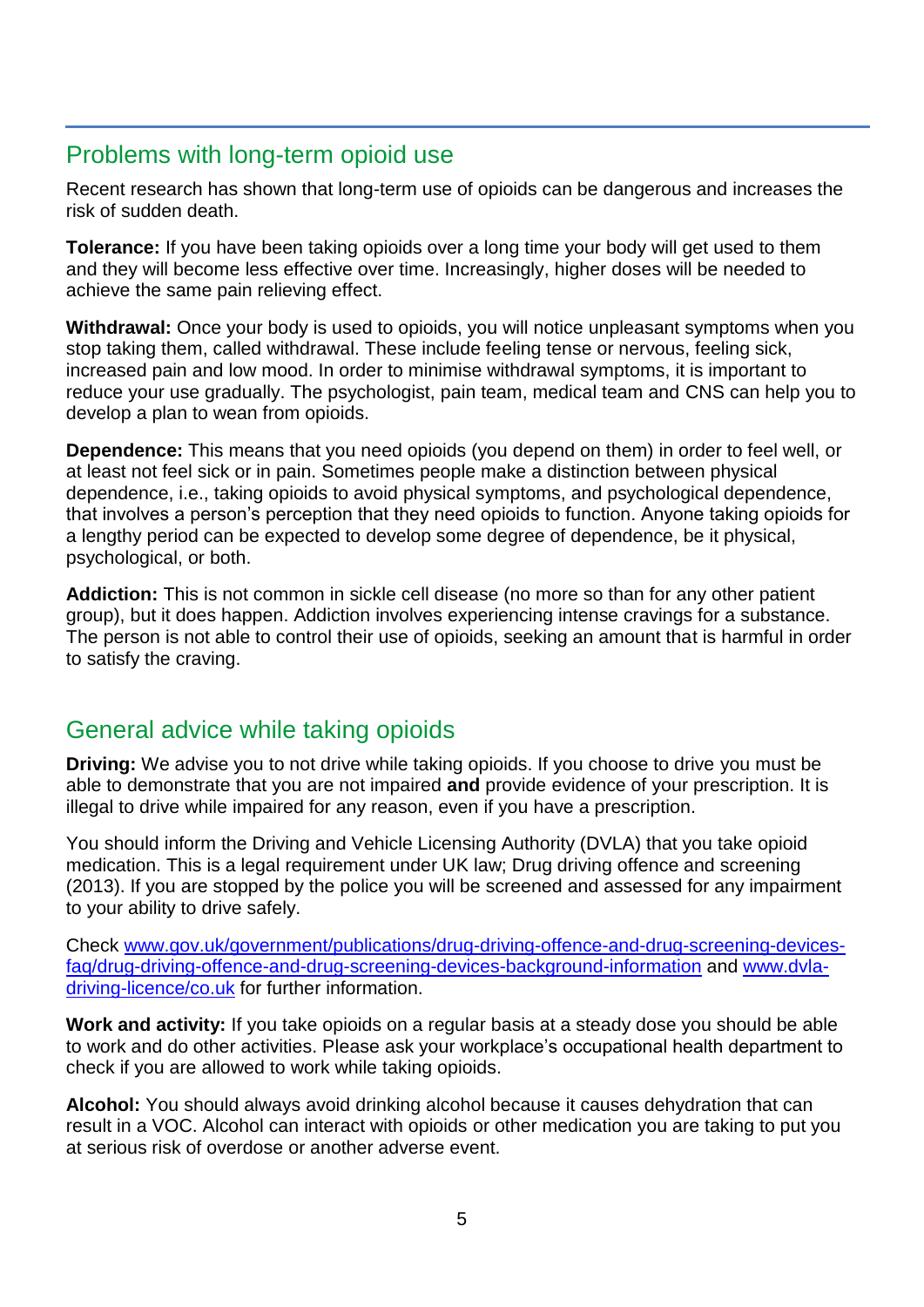**Illegal drugs: Do not use** illegal substances especially if you are already taking opioids.

**Pregnancy:** Always tell the doctor prescribing your opioids if you are pregnant, or think you may be pregnant. Opioids and other pain medications can have side effects that harm the developing fetus. Medications to avoid during pregnancy include, but are not limited to: tramadol, ibuprofen, naproxen, or pregabalin/gabapentin. You can seek further advice from your doctor, CNS, obstetrician or midwife.

**Storage:** Store in a safe, dry and lockable place out of the reach of children. Keep medication in its original package with clear labelling and keep the original instructions.

**Unused medications:** All medication should be returned to a pharmacy for safe disposal. Do not flush them down the toilet or throw them away. Never give your medications to another person for them to use.

#### **Travel:**

- when travelling to another country, you should get a letter, discharge summary or repeat prescription summary from your prescribing doctor confirming your medications
- some countries do not allow people to import, carry or use opioids, even if you have a prescription. Before travelling abroad, check the country's laws about opioids. Also visit the Home Office website for further information: [www.homeoffice.gov.uk/drugs/licensing](http://www.homeoffice.gov.uk/drugs/licensing)
- before you travel, check hand luggage restrictions regarding volume of liquids allowed through security. If you exceed the limit for liquids including medications, they will be taken from you
- all oral medications can be carried in hand luggage but only in their original packaging

## Who can I contact for more information?

Contact your consultant haematologist, CNS, sickle cell psychologist or GP. For repeat prescriptions your consultant will advise your GP to continue your medications or you will be managed in the outpatient clinic if appropriate. The Trust now provides a service called the comprehensive pain management programme for people with sickle cell. This service is multifaceted, involving both one-on-one and group workshops, with input from specialties such as physiotherapy, psychology and pain medicine. If this interests you, please contact [Imperial.Sicklecellpmp@nhs.net](mailto:Imperial.Sicklecellpmp@nhs.net) for more information. A summary of some of the issues addressed in the programme is provided below.

# Managing pain without medication

Traditionally the most common method for managing pain is through the use of medications. While these are often effective, at least in the short-term, there are several reasons why you may want to find an alternative. You may:

- have developed an allergy to certain medications or don't like the side effects
- have other conditions (such as liver or kidney damage) that stop you from using them
- be pregnant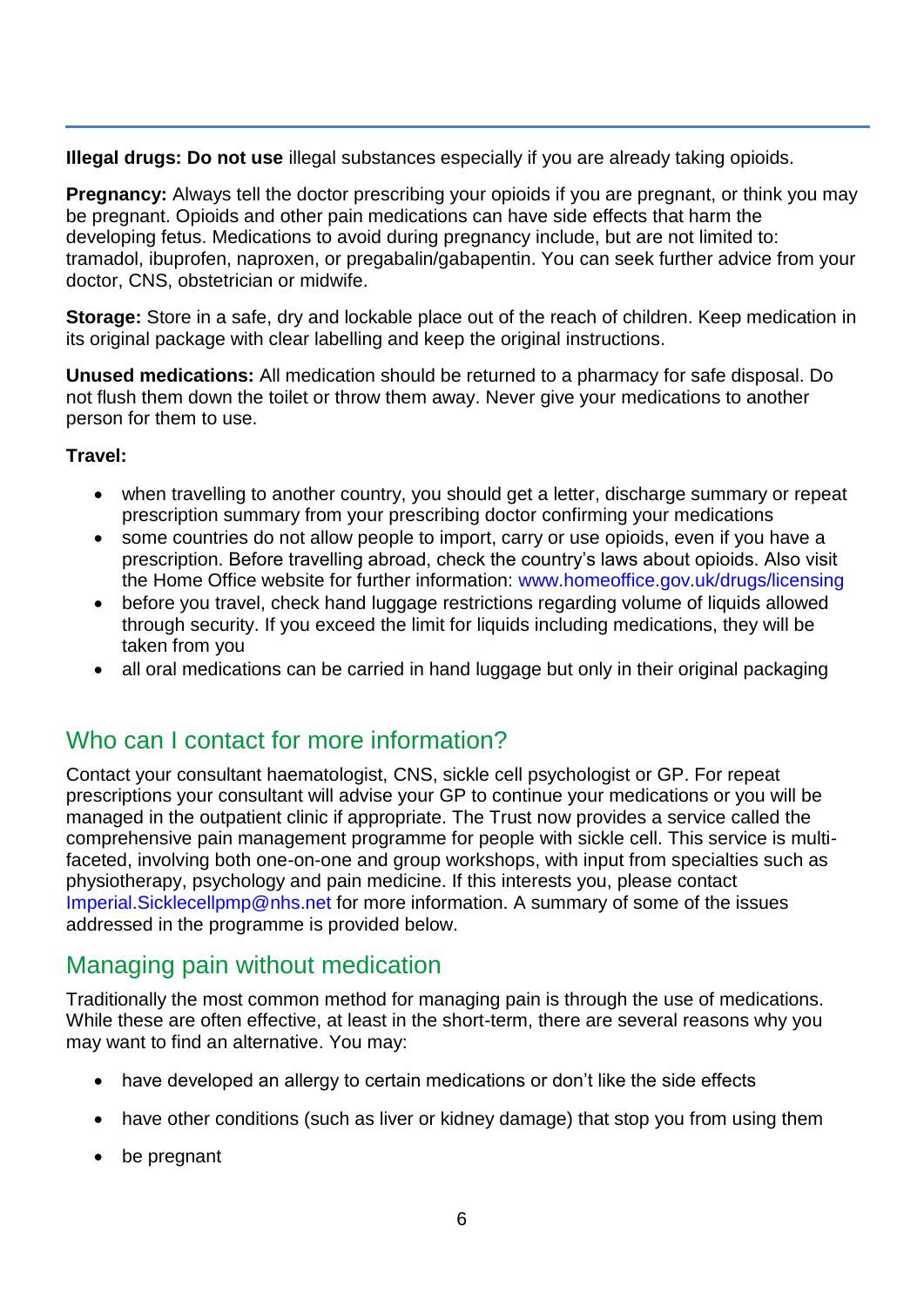• find that your medications don't work well anymore, or want to avoid a situation where they stop working. If you have previously experienced dependence or addiction to painkillers or another substance, you may not want to risk having those problems again.

If you have pain that persists, such as nerve pain or pain caused by avascular necrosis, then you've probably found that no amount of painkiller takes your pain away completely. You may have found that getting relief using a painkiller comes with a price you'd rather not pay, e.g., can't do your job while taking strong opioids or can't be there for your kids when they need you.

#### **Preventing a VOC**

There are things you can do to prevent pain, or help manage it when it arises. The most important thing is to do all you can to prevent a VOC because this is what causes acute pain and can lead eventually to chronic pain. This includes drinking plenty of fluids, keeping warm, and taking measures to prevent infection through regular penicillin and keeping up-to-date with vaccinations. Taking medication such as hydroxycarbamide that has been given to prevent sickling, or if you receive regular red cell exchanges, ensuring you don't miss your appointments are all important. Come to your outpatient clinic appointments so we can monitor and detect problems before they cause more pain.

If you think you are developing a VOC, there is some evidence and anecdotal report that muscle massage can help. We don't really know why but massage may help to get blood flowing or the stimulation could disrupt pain signals (there is a known neural basis for this - it's why rubbing your shin helps after you smash it into a coffee table). If you're lucky enough to have someone to provide you with a massage when you need it, that's great. Otherwise, you will need to self-massage. There are handheld devices that can help you with hard-to-reach areas. Be creative - placing a tennis ball next to a wall, then pushing against it with your back while rolling the ball around is often recommended for people with back pain.

#### **Relaxation**

There is good evidence that practicing regular relaxation can reduce your pain. By relaxation, we mean specific exercises that cause you to become deeply relaxed, such as progressive muscle relaxation. Aside from just feeling good, deep relaxation promotes blood flow by causing blood vessels to dilate (become wider), and lowers your stress level - the stress response causes you to release chemicals that make the blood vessels sticky. If you would like more information, contact the psychologist. Alternatively, there are relaxation apps you can download for free for your smartphone that, with a pair of headphones, allow you to practice daily relaxation anywhere at any time.

#### **Emotional wellbeing**

It may sound strange, but managing how you feel emotionally, can help with your pain. Emotions don't cause pain in sickle cell disease, but we know that having a long-term illness and all of the stuff that comes with that can leave you feeling down. When that illness causes unexpected, severe pain at any moment, it's understandable that you find yourself worrying about it. The problem is that chronic negative moods like sadness, anger, or worry amplify your pain at the level of the brain (pain signals go to the same part of the brain).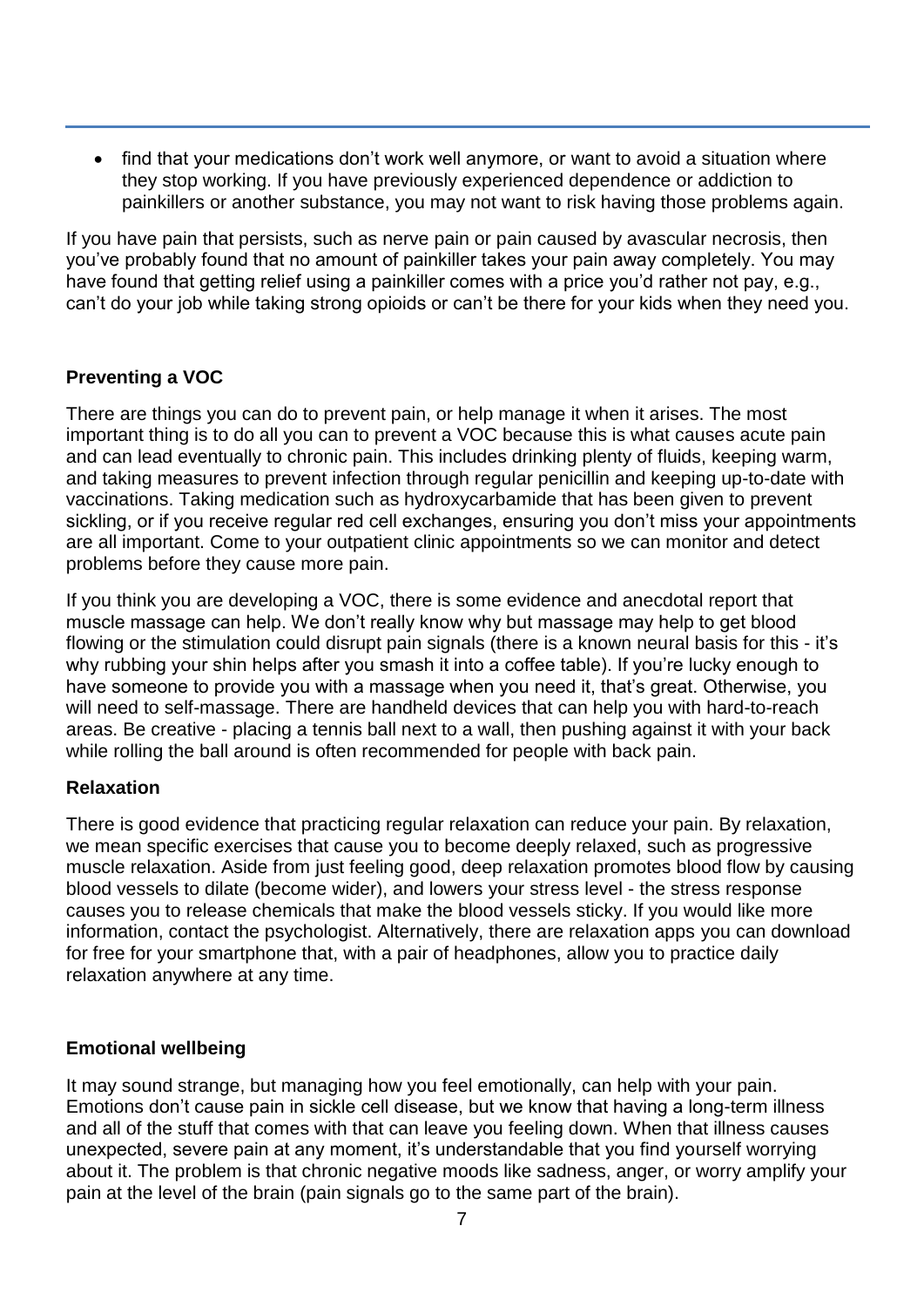It's like giving someone a megaphone - the sound gets louder. If you'd like to know more about this, contact the psychologist.

#### **Stay active**

Staying active with mild-to-moderate regular exercise is very important for your health generally, and may be helpful in preventing pain in sickle cell disease. If you have developed a chronic condition like avascular necrosis, you may need to strengthen your muscles in a particular part of your body. When your muscles are stronger, they help support your weight in everyday activities, putting less strain on your joints and other bones. Regular exercise promotes the release of endorphins - your body's natural painkillers - and so can reduce your pain. A physiotherapist can help with giving you exercises that are safe for you to perform.

#### **Transcutaneous Electrical Nerve Stimulation (TENS) device**

Transcutaneous Electrical Nerve Stimulation (TENS) is a device that passes a small electrical current through you by attaching two electrodes to a muscle. Some people find that TENS can help with their pain, perhaps by disrupting pain signals. TENS may also stimulate endorphins, and this means that you don't need to use the TENS at the area where you have pain. You can just apply it to a large muscle, like your quadriceps (front part of the thigh). The bigger the muscle the better.

Lastly, despite all of the methods listed above, your pain will probably not be resolved completely. If this is disappointing, take comfort in knowing that you are in good company. Our best estimates are that in the modern world, with the best pain treatment available, 30 per cent of the population report being in pain at any given time. As we get older, most of us develop some form of chronic pain. And that's not even counting emotional pain and sorrow. While it's true that people with sickle cell disease have more than their fair share of pain, no one has a pain-free life. To feel pain is to be human.

If your pain is not going away no matter what you do, then it is futile to keep trying and expect that it will. Our efforts to avoid pain that won't go away most often make pain worse (as with long-term opioid use), cause new problems and are, in fact, what prevents us from living our lives. So if you cannot reduce your pain, at least reduce your suffering. By that we mean reduce the extra pain that comes from trying to avoid the unavoidable. Doing this means making changes; changes in how you respond and relate to your pain. It means accepting reality in order to better live your life. If you think you might be interested in making this sort of change, please contact the psychologist.